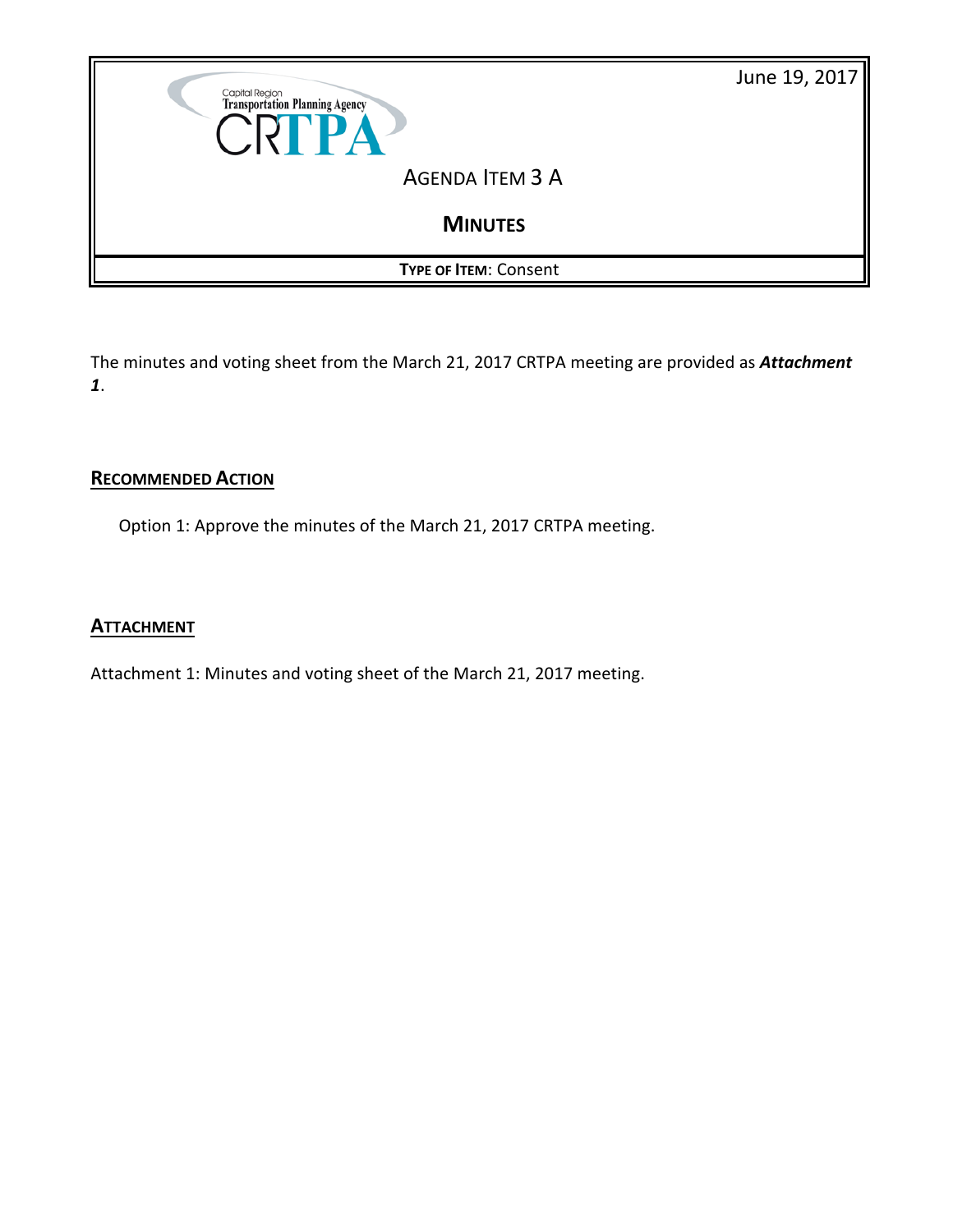

# **CRTPA BOARD**

#### MEETING OF TUESDAY, MARCH 21, 2017 AT 1 PM

CITY OF TALLAHASSEE COMMISSION CHAMBERS 300 S. ADAMS STREET TALLAHASSEE, FL 32301

# **MEETING MINUTES**

## **MEMBERS PRESENT**

Commissioner Curtis Richardson, City of Tallahassee, Chair Commissioner Kristin Dozier, Leon County Commissioner Nick Maddox, Leon County Commissioner Randy Merritt, Wakulla County Commissioner Betsey Barfield, Jefferson County Commissioner Daniel McMillian, Gadsden Cities Commissioner Rosanne Wood, Leon County Schools

**Staff Present:** Thornton Williams, CRTPA Attorney; Greg Slay, CRTPA, Greg Burke, CRTPA; Colleen Roland, CRTPA; Lynn Barr, CRTPA; Jack Kostrzewa, CRTPA; Yulonda Mitchell, CRTPA; Suzanne Lex, FDOT; Starsky Harrell, FDOT; Sherry Alaghemand, PE, FDOT; John Moore, Stantech

## **1. CALL TO ORDER AND ROLL CALL**

The meeting was called to order at 1:05 PM.

## **2. AGENDA MODIFICATIONS**

## **A. Quincy Bypass Northern Loop**

The Florida Department of Transportation will provide an update on the Project Development and Environment (PD&E) Study for the Quincy Bypass Northern Loop (SR 12 to SR 267).

MS. Sherry Alaghemand, PE, FDOT, outlined the project. She highlighted the public meeting held on February 23, 2017 and stated this project was to provide alternative routes for heavy truck traffic, improve existing traffic issues within the Town Square, reduce emergency response times for the Northern end of Gadsden County, and enhance safety and mobility for vehicles and pedestrians. The goal is to advance the recommendations from the corridor study (2015) and proceed with the PD&E Study and to maintain contact with the public through connections that were formed during the corridor study. She noted the PD&E and Design process would overlap and the design would be at approximately 60% upon completion of the PD&E study. She outlined the schedule and funding, stating a public hearing will be held in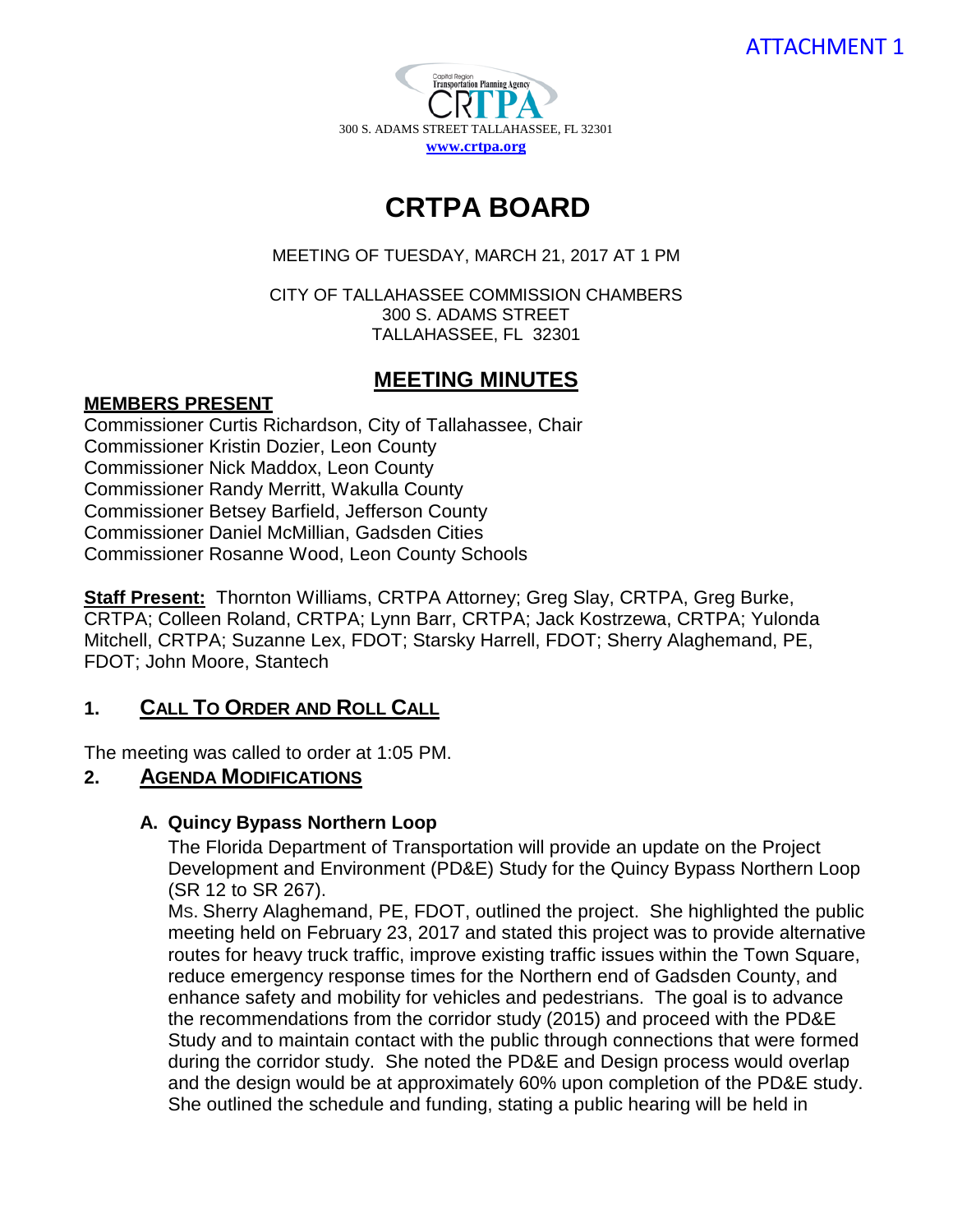January 2018. She stated the PD&E and Design was fully funded; however, Rightof-way and Construction is currently unfunded at this time.

Commissioner McMillan stated the citizens from the area didn't think this was the best solution to the problem and stated there were current roadways that could be repaired instead of spending the funds in the manner discussed. He stated a Southbound loop was more efficient to relieve congestion along Highway 90.

## **Board Action: This item was an informational item, therefore, no action was taken.**

## **3. CONSENT AGENDA**

- **A. Minutes of the January 17, 2017 CRTPA Board Meeting**
- **B. CRTPA Bylaws**
- **C. Fiscal Year (FY) 2019 – FY 2023 Transportation Alternatives (TA) Priority Project List**
- **D. Fiscal Year (FY) 2019 – FY 2023 Transportation Regional Incentive Program (TRIP) Priority Project List**
- **E. Leon County Transportation Disadvantaged Program Community Transportation Coordinator (CTC) Recommendation**
- **F. CRTPA 2017 Calendar Update**
- **G. Gadsden County Transportation Disadvantaged Program Community Transportation Coordinator (CTC) Recommendation**
- **H. CRTPA Legal Services Contract**

**Board Action: Commissioner Merritt made a motion to accept the consent agenda. Commissioner Dozier seconded the motion and the motion was unanimously passed.** 

# **4. CONSENT ITEMS PULLED FOR DISCUSSION**

# **5. CRTPA ACTION**

## **A. Quincy Bypass Northern Loop**

The Florida Department of Transportation will provide an update on the Project Development and Environment (PD&E) Study for the Quincy Bypass Northern Loop (SR 12 to SR 267).

**Moved to the front of the agenda (Modifications)**

## **B. South Monroe Street Complete Streets**

An update on efforts by the City of Tallahassee to implement a Complete Streets approach.

Cherie Bryant, PLACE, summarized the proposal and stated South Monroe Street usually operates as a suburban type street and has an opportunity for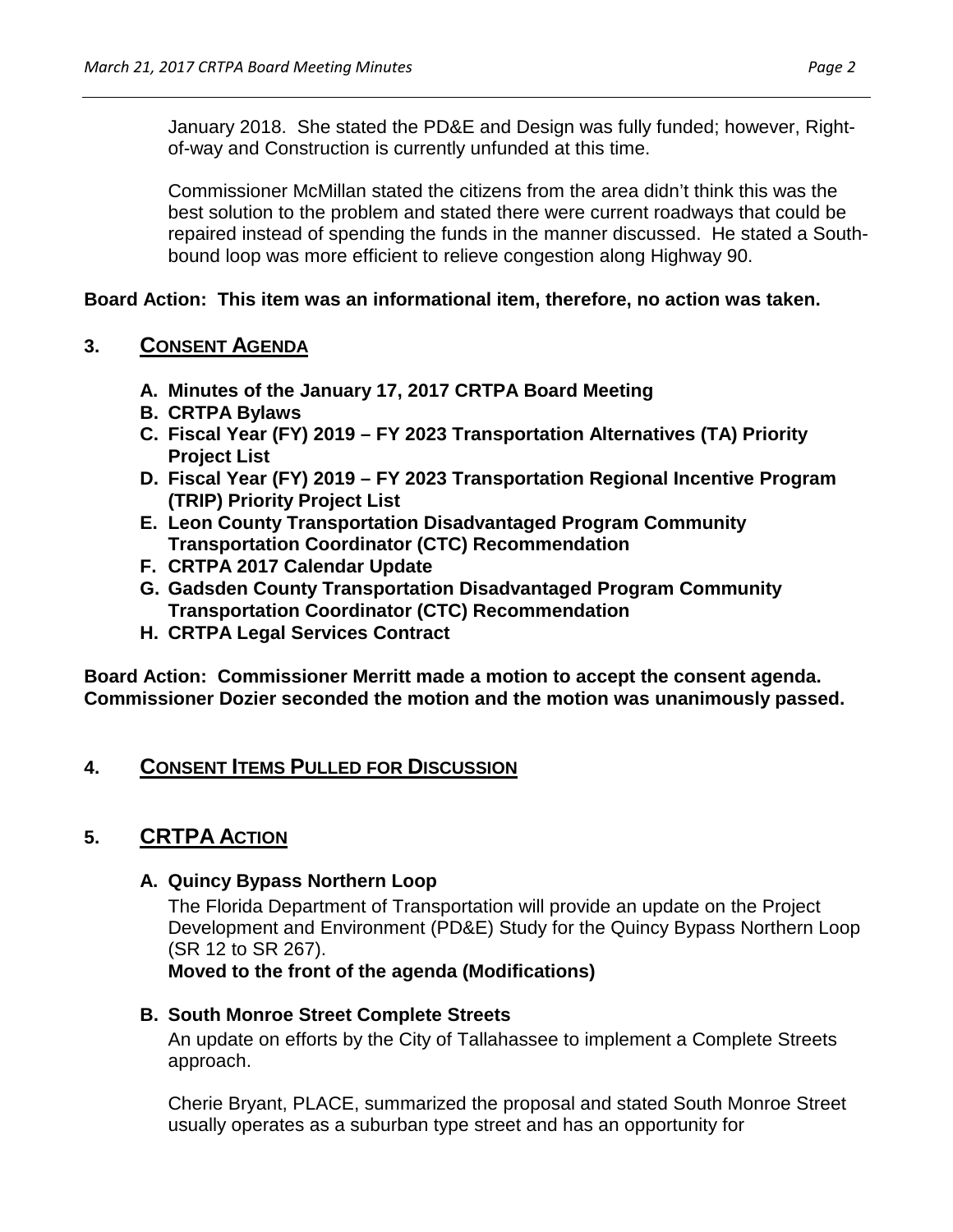redevelopment and public investment to create an environment that is more sensitive to the pedestrian, cyclist and mass transit needs of the area. She stated there is zoning in place to support very urban redevelopment similar to Gaines Street. The City of Tallahassee Commission has made this item a priority and has discussed what could be done to make the area safer and easier for transit use. She the City will work with developers and that a corridor plan would make the changes a little easier. Additionally, she noted that she was looking to make sure the coordinating body is aware of the proposal and seek comments and next steps to be discussed at a later date.

**Board Action: This item was an informational item, therefore, no action was taken.** 

## **C. CRTPA General Planning Consultant Contracts**

This item seeks approval of the contracts associated with the selection of the two CRTPA GPCs at the January 17, 2017 CRTPA meeting.

The CRTPA General Planning Consultant Contracts were reviewed by the Selection Committee. The Committee recommended Kimley-Horn and RS&H for the consultants.

**Board Action: Commissioner Maddox made a motion to approve option 1. Option 1 Authorize the CRTPA Chairman to execute and the Executive Director to administer a contract with the Kimley Horn & Associates, Inc. and RS&H for CRTPA General Planning Consulting activities based on the Board approved Scope-of-Services and budget limitations. The motion was seconded by Commissioner Wood and the motion was unanimously passed.** 

## **D. CRTPA Committee Bylaws**

This item relates to updating the CRTPA's committee bylaws as discussed at the October 17, 2016 CRTPA Retreat.

Mr. Slay noted the CRTPA Bylaws would return for final approval after the 30-day requirement. Upon the final approval, this would include all the changes approved in this item.

**Board Action: Commissioner Barfield made a motion to approve Options 1 and 2. Option 1: Provide direction on the finalization of the TAC bylaws. Option 2: Provide direction on the finalization of the CMAC bylaws. Commissioner Maddox seconded the motion and the motion was unanimously passed.** 

# **6. FLORIDA DEPARTMENT OF TRANSPORTATION REPORT**

Mrs. Lex stated the State was reviewing the SIS needs plan and that the CRTPA's Regional Mobility Plan and the SIS needs were incorporated into the State's SIS system.